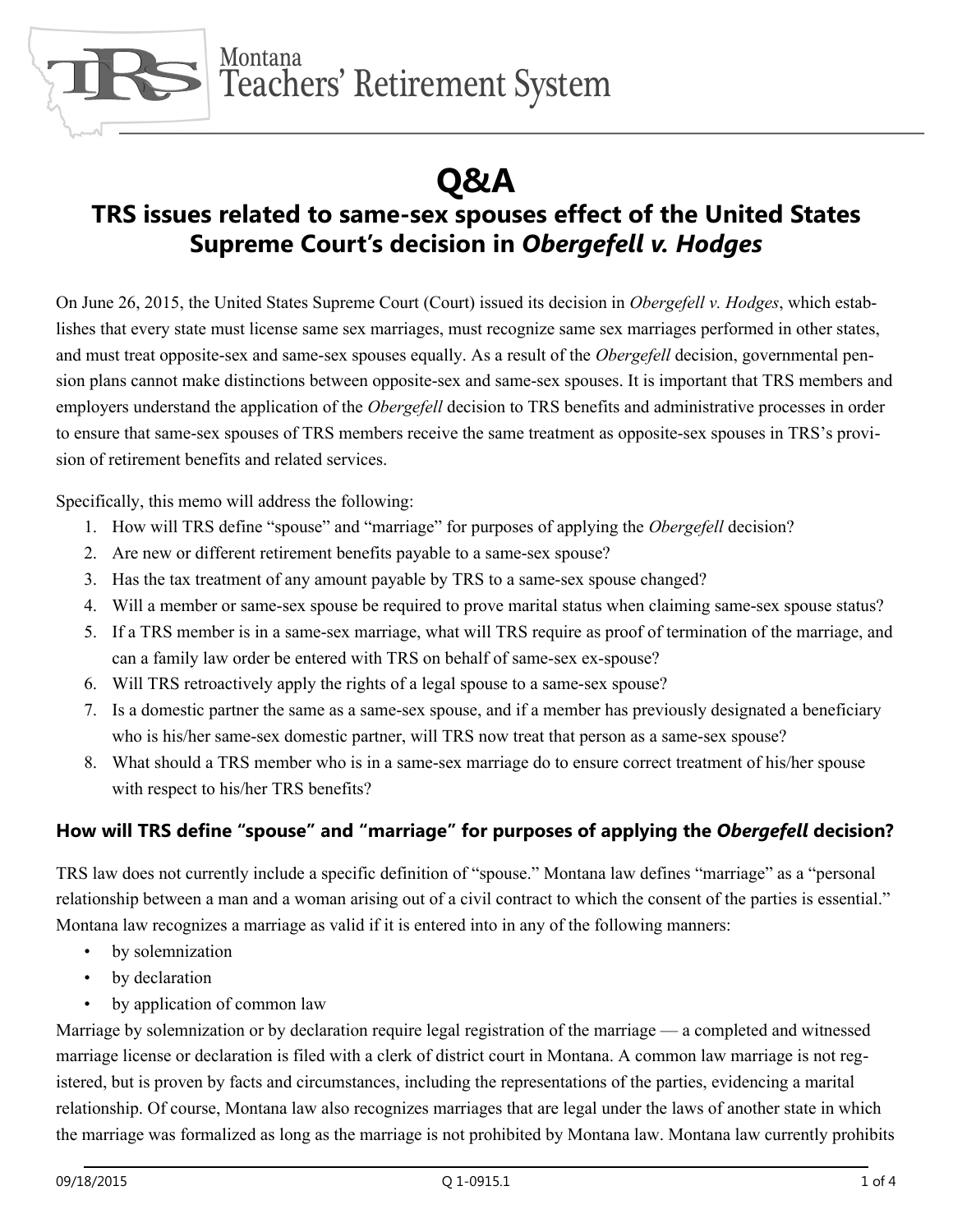marriage between persons of the same sex.

The *Obergefell* decision may lead to legislative changes to current Montana law pertaining to marriage, unless and until those changes are made, TRS will apply the *Obergefell* decision in conformity with the current Montana law on marriage. In other words, TRS will recognize a same-sex spouse where the individual is the spouse of the TRS member, whether by marriage validated by solemnization, by declaration, by common law, or by the laws of another state in which the marriage occurred.

#### **Are new or different retirement benefits payable to a same-sex spouse?**

For the most part, the answer is "no." TRS law does not provide specific benefits only to the spouse of a member nor is eligibility for benefits as a beneficiary or joint annuitant of a TRS member based on marital status or gender. TRS law does not require that a member's spouse must be his/her beneficiary. Rather, TRS law allows a TRS member to designate any individual as a beneficiary or joint annuitant. Therefore, if a TRS member has been in a same-sex marriage (or a domestic partnership), the same-sex spouse or domestic partner was eligible to receive the same types and, with one possible exception (described in #3 below), the same amount in benefit payments from TRS on behalf of the member as an opposite sex spouse would have been entitled to receive, even though Montana law has does not recognize samesex marriages or domestic partnerships.

#### **Has the tax treatment of any amount payable by TRS to a same-sex spouse changed?**

A United States Supreme Court decision in 2013 extended the definitions of "marriage" and "spouse" to same-sex persons. The Court's decision in *United States v. Windsor* equalized the treatment of opposite-sex and same-sex spouses under federal tax law, including the treatment of

- eligible rollover distribution
- • minimum required distributions, and
- the testing of survivor benefit limits.

However, the Windsor decision didn't require states' tax laws to provide equal treatment of pension distributions payable to opposite-sex and same-sex spouses. The *Obergefell* decision, however, does mandate that state tax laws must be applied equally.

TRS assumes that state tax law will be amended, if necessary, to comply with the Obergefell decision and/or that state tax law will be applied by the state of Montana in the interim, if necessary, in conformity with the *Obergefell* decision. If and/or how state tax law and TRS's withholding responsibilities under state tax law will change in light of the *Obergefell* decision will be determined by the Montana legislature and the Montana Department of Revenue.

In every instance, TRS will comply with the withholding requirements and other state and federal tax laws and rules as set forth by the appropriate tax agencies with the only change being that TRS will apply the laws and rules equally to all legal spouses whether opposite-sex or same-sex.

#### **Will a member or same-sex spouse be required to prove marital status when claiming same-sex spouse status?**

TRS does not currently require proof of marital status for opposite-sex spouses for purposes of benefit distribution or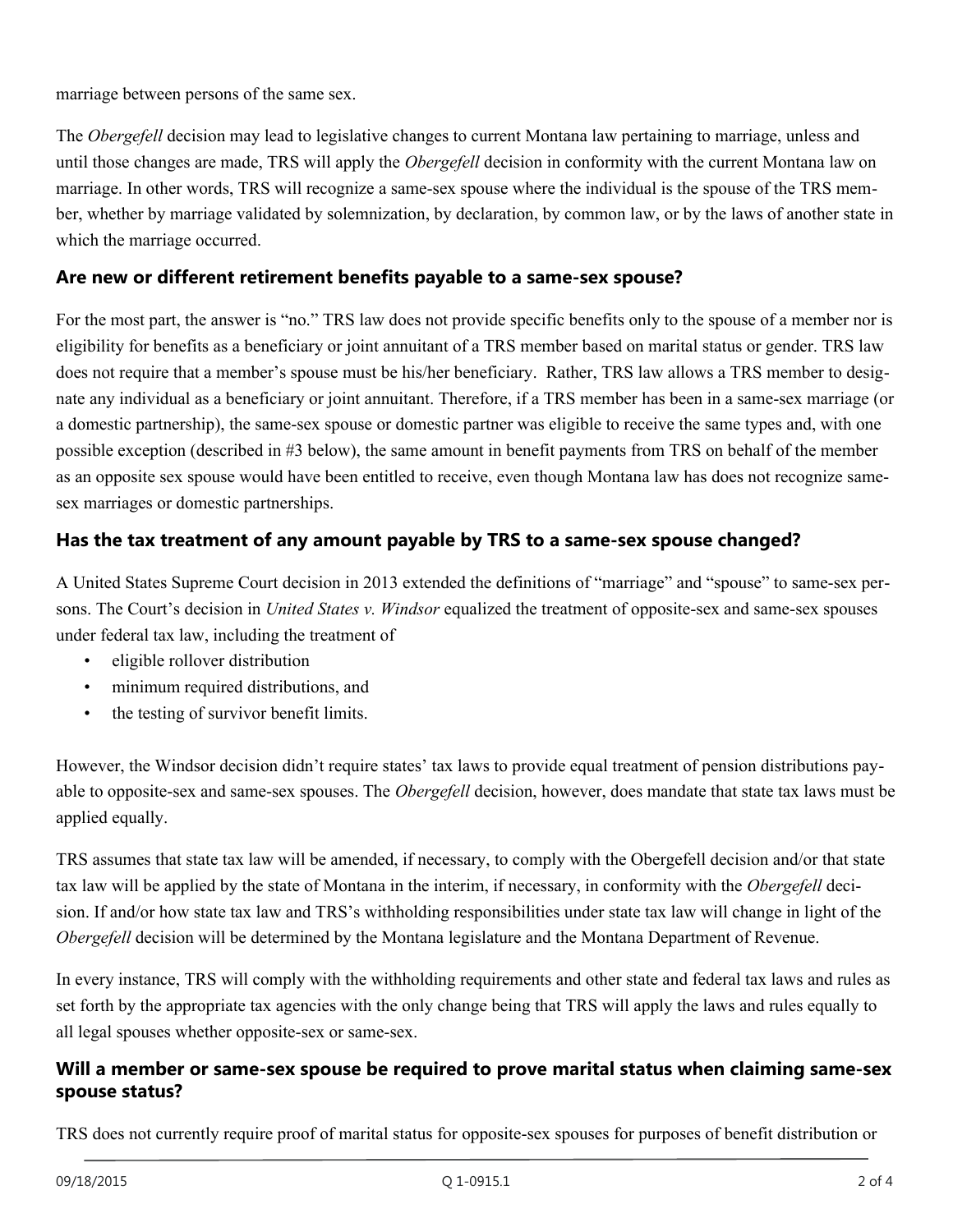for other administrative purposes, and will not require proof of marital status for same-sex spouses unless other applicable state or federal law requires proof of marital status for other purposes (such as for the favorable tax treatment of eligible rollovers). If any applicable state or federal law, now or in the future, requires proof of marital status, the requirement to prove marital status will be applied to both opposite-sex and same-sex marriages.

## **If a TRS member is in a same-sex marriage, what will TRS require as proof of termination of the marriage, and can a family law order be entered with TRS on behalf of same-sex ex-spouse?**

Because Montana (and other states') courts must now treat a same-sex marriage in the same manner as an opposite-sex marriage and an opposite-sex spouse. Therefore, same-sex marriages are equally subject to the rights and obligations of all law pertaining to marriage, including the requirement for a court order (divorce decree) to terminate the marriage, and all laws pertaining to distribution of marital property, spousal support, etc. As well, while TRS law does not create statutory beneficiary or joint annuitant rights in a member's spouse, a married member's spouse, once designated as a beneficiary, may not be removed as a beneficiary while a divorce is pending. A married member's spouse must also acknowledge the member's retirement benefit election.

A TRS member with a same-sex spouse will be required to obtain a divorce decree from a court of competent jurisdiction in order to establish that the marriage has been terminated. For both opposite-sex and same-sex spouses, the requirement for a formal divorce applies whether the marriage was entered into by solemnization, by declaration, or by common law.

A family law order (FLO), as it pertains to the spouse of a TRS member, is a court order that may be issued by a court of competent jurisdiction, and which may require TRS to directly distribute some portion of the retirement benefits or other amounts payable by TRS on behalf of the member to the spouse or ex-spouse of the member as marital property or as spousal maintenance. The option for and requirements pertaining to a family law order will apply equally to opposite-sex and same-sex spouses of TRS members.

# **Will TRS retroactively apply the rights of a legal spouse to a same-sex spouse?**

No, unless further law or legal precedent applicable to TRS requires it to do so. The Court in *Obergefell* provided no guidance regarding whether its decision could or should or must be applied retroactively. In other words, the Court did not expressly determine or provide guidance on whether governmental entities must recalculate benefits or allow changes to benefit elections effectively made before the date of issuance of the *Obergefell* decision. Therefore, unless further legal authority requires a different application, TRS will apply the holding in *Obergefell* prospectively only.

Except for the federal tax treatment of TRS benefits and distributions as required under Windsor, TRS will treat samesex spouses of TRS members the same as opposite-sex spouses effective June 26, 2015. If a TRS member was married to a same-sex spouse prior to that date, whether in another state or in Montana, in a manner that would be recognized by Montana law as a valid marriage notwithstanding that the parties to the marriage are of the same sex, TRS will treat such marriage as if the date of marriage were June 26, 2015.

TRS will not apply the *Obergefell* decision to allow modification of benefit elections or designations of joint annuitants, elections to withdraw, or calculations of benefit amounts made on or before June 26, 2015.

#### **Is a domestic partner the same as a same-sex spouse, and if a member has previously desig-**